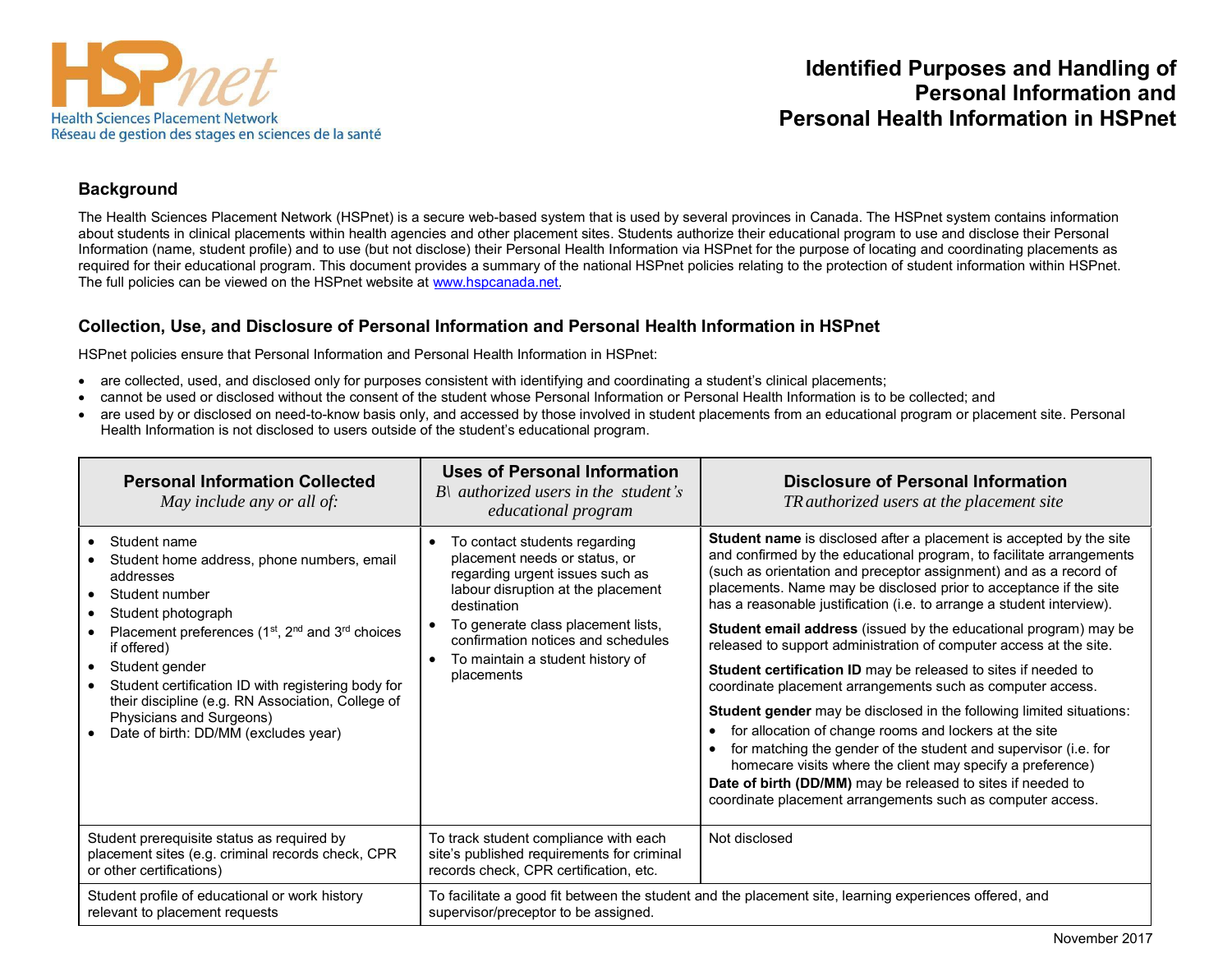| <b>Personal Health Information Collected</b><br>May include any or all of:                                                                                                                                                                                                                                                 | <b>Uses of Personal Health</b><br><b>Information</b><br>$B$ { authorized users in the student's<br>educational program | <b>Disclosure of Personal Health Information</b><br>Tq authorized users at the placement site |
|----------------------------------------------------------------------------------------------------------------------------------------------------------------------------------------------------------------------------------------------------------------------------------------------------------------------------|------------------------------------------------------------------------------------------------------------------------|-----------------------------------------------------------------------------------------------|
| Status of compliance with site requirements for<br>safety and/or infection control:<br>Information on a student's immunity or<br>immunization status for vaccine-preventable<br>diseases such as varicella, diptheria/tetanus,<br>influenza, and measle s/mumps/rubella<br>Information on tuberculosis status including TB | To track status of a student's eligibility<br>according to the requirements of<br>placement sites                      | Not disclosed                                                                                 |

## **Safeguards**

- The accuracy and completeness of personal information within HSPnet is maintained through the use of system tools such as mandatory fields and formatting rules, and through periodic reviews of data quality to identify the need for interventions such as user training or system modifications.
- HSPnet data is physically and logically secured in accordance with industry standards and best practices, including enforcement of strict rules for physical security and backups, password protection at all points of access, and use of anti-virus software, firewall protection, and data encryption.
- Periodic audits of HSPnet transactions are carried out to ensure there are no problems and/or gaps in the user interface that might permit inappropriate access to or update of data.
- Personal information on each student, along with their placement history, is retained for a housekeeping period of 180 days after the student's completion of or withdrawal from the educational program, or after the consent expiry period of six years, whichever occurs first. A copy of their Personal Information is available to a student upon request to their jurisdiction's Privacy Officer or the national HSPnet Privacy Officer.

## **Openness, Access, and Challenging Compliance**

- An individual can access their own information as well as a complete description of the type of Personal Information or Personal Health Information used/disclosed and the purposes for using or disclosing the information. Such requests can be made in writing by the student to the national HSPnet Privacy Officer and/or to the local Privacy Officer within the student's jurisdiction (contact information for each province or jurisdiction is available on the HSPnet website at [www.hspcanada.net/privacy-and-security\).](http://hspcanada.net/privacy-and-security/)
- An individual may request changes to their Personal Information or Personal Health Information contained in HSPnet, or may register a complaint or challenge regarding the handling of their information in HSPnet, by submitting a request in writing to the national HSPnet Privacy Officer or local Privacy Officer within their jurisdiction.

 $\overline{a}$